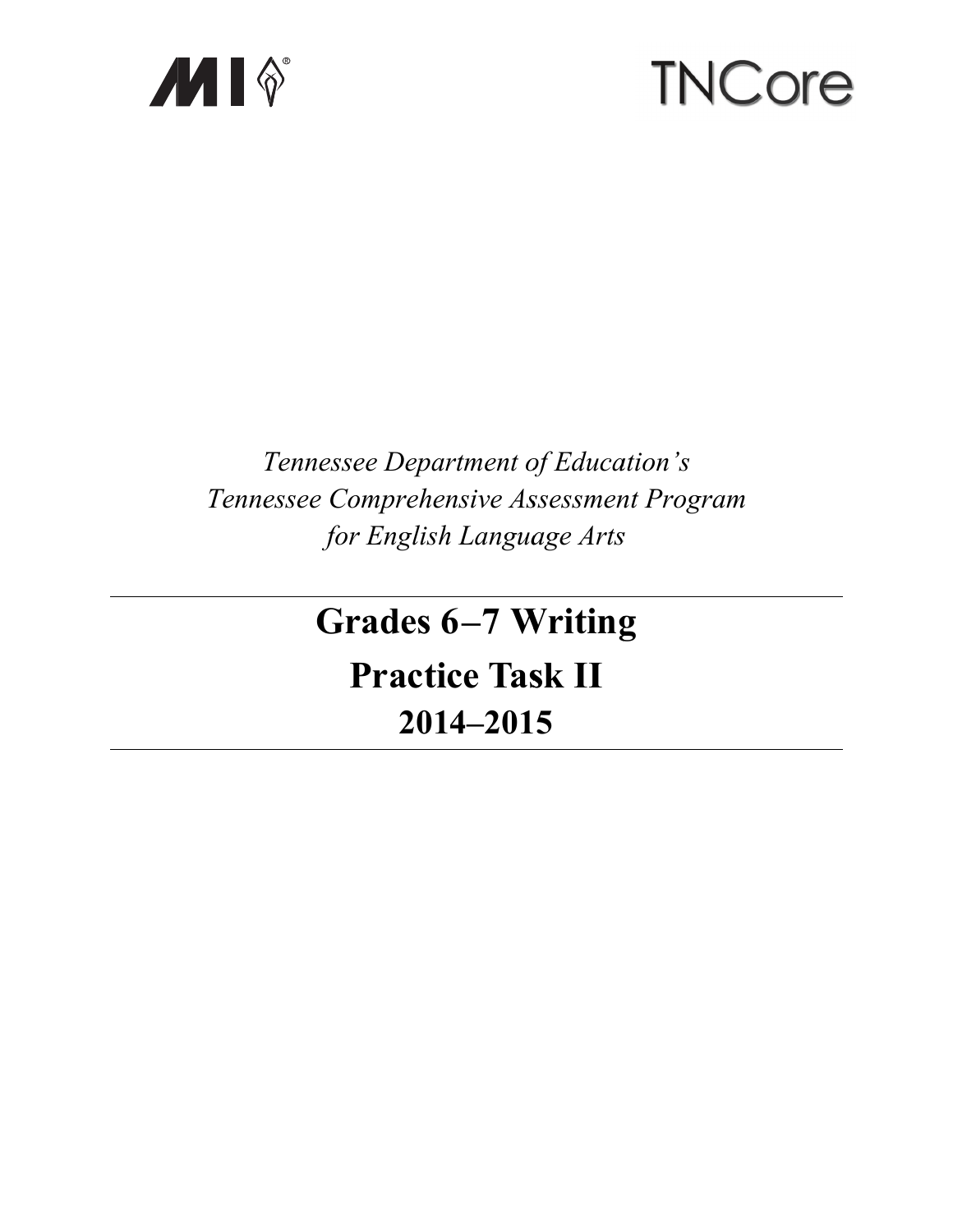### *Directions*

#### **Student Directions**

Today you will be taking the Grades 6–7 Writing Task. The task is made up of two texts and two prompts about those texts. For each prompt, you are to plan and write an essay about the text(s) according to the instructions provided. Your essays will be scored as rough drafts, but you should watch for careless errors.

There are some important things to remember as you complete the task:

- o The time you have for reading both texts and answering the prompts will be 120 minutes.
- o Read each prompt carefully and think about the best way to answer it.
- o Write only about the texts and prompts you are given.
- o You may complete pre-writing activities and notes before beginning your response, but do not write your response on the same pages as your pre-writing activities or notes.
- o If you do not know the answer to a prompt, skip it and go on to the next prompt. You may return to it later if there is time.

#### **Topic**

Professional ballerina Maria Tallchief and artist Rosa Bonheur both faced many obstacles. Each overcame those obstacles to become famous and successful.

#### **Texts**

- o **"The Osage Firebird"** by Sudipta Bardhan
- o **"A Life Painting Animals"** by Diana Childress

Copyright © 2014. Published under contract with Tennessee State Department of Education by Measurement Incorporated, 423 Morris Street, Durham, North Carolina, 27701. Testing items licensed to the Tennessee State Department of Education. All rights reserved. No part of this publication may be reproduced or distributed in any form or by any means, or stored in a database or retrieval system, without the prior written permission of Tennessee Department of Education.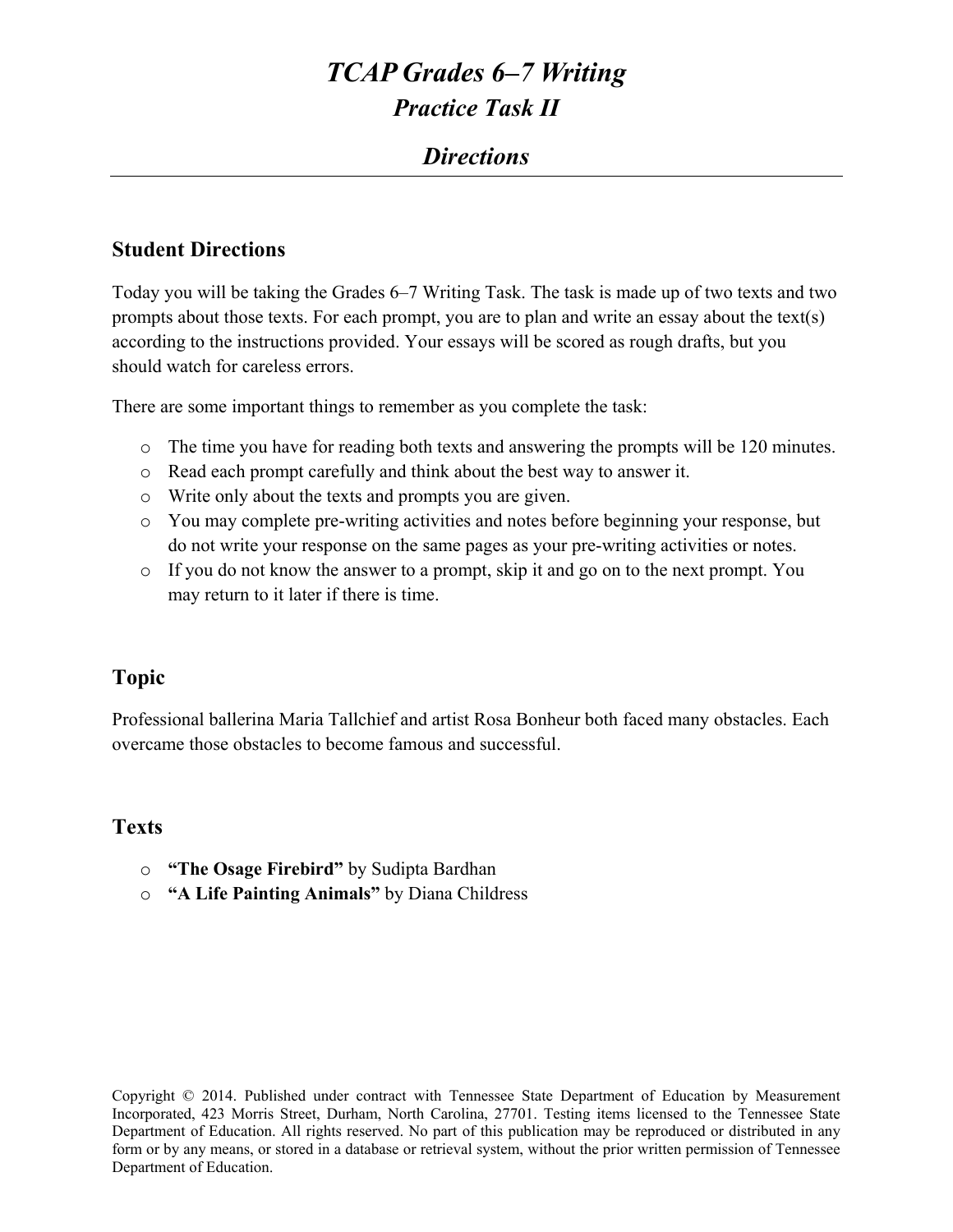# Text 1

### **Text 1 Introduction**

In "The Osage Firebird" by Sudipta Bardhan, the author discusses the life and hard work of Maria Tallchief. Maria, born Betty Marie, had to overcome many obstacles and prejudices to pursue her dream of dancing.

Please read "The Osage Firebird" and then answer Prompt 1.

**The Osage Firebird** Sudipta Bardhan-Quallen

- $\mathbf{1}$ As a child, Betty Marie Tallchief listened for hours to her grandmother's stories of fire spirits
- 2 and animals that could talk. Much of what Betty Marie knew about her Osage heritage came
- from Grandmother Tall Chief. She never forgot the tales, or the pride, that she learned at her  $\overline{3}$
- $\overline{4}$ grandmother's feet.
- $5<sup>5</sup>$ Born in 1925, Betty Marie spent part of her childhood on an Osage reservation in Oklahoma. She
- saw herself as "a typical Indian girl—shy, docile<sup>1</sup>, introverted." Ballet brought her out of her 6
- $\overline{7}$ shell. She took her first ballet lesson when she was four years old. From that moment,
- 8 Betty Marie had her heart set on becoming a ballerina.

#### 9 **Talent Isn't Enough**

- 10 Betty Marie soon became a local star, performing at rodeos and county fairs. Her natural talent
- 11 made it easy for her to learn everything taught by her hometown dance instructor. But Betty
- 12 Marie soon learned that having talent wasn't enough to make her a success. There was always
- 13 more work to do.
- 14 One instructor said that despite her talent, she hadn't properly learned the basics. "He insisted we
- 15 go back to the beginning," she explained. At first, Betty Marie was frustrated by this criticism.
- 16 But she soon realized that no matter how well she danced, she could always do better.

docile: calm and obedient

Secure Materials. Do not copy without express permission.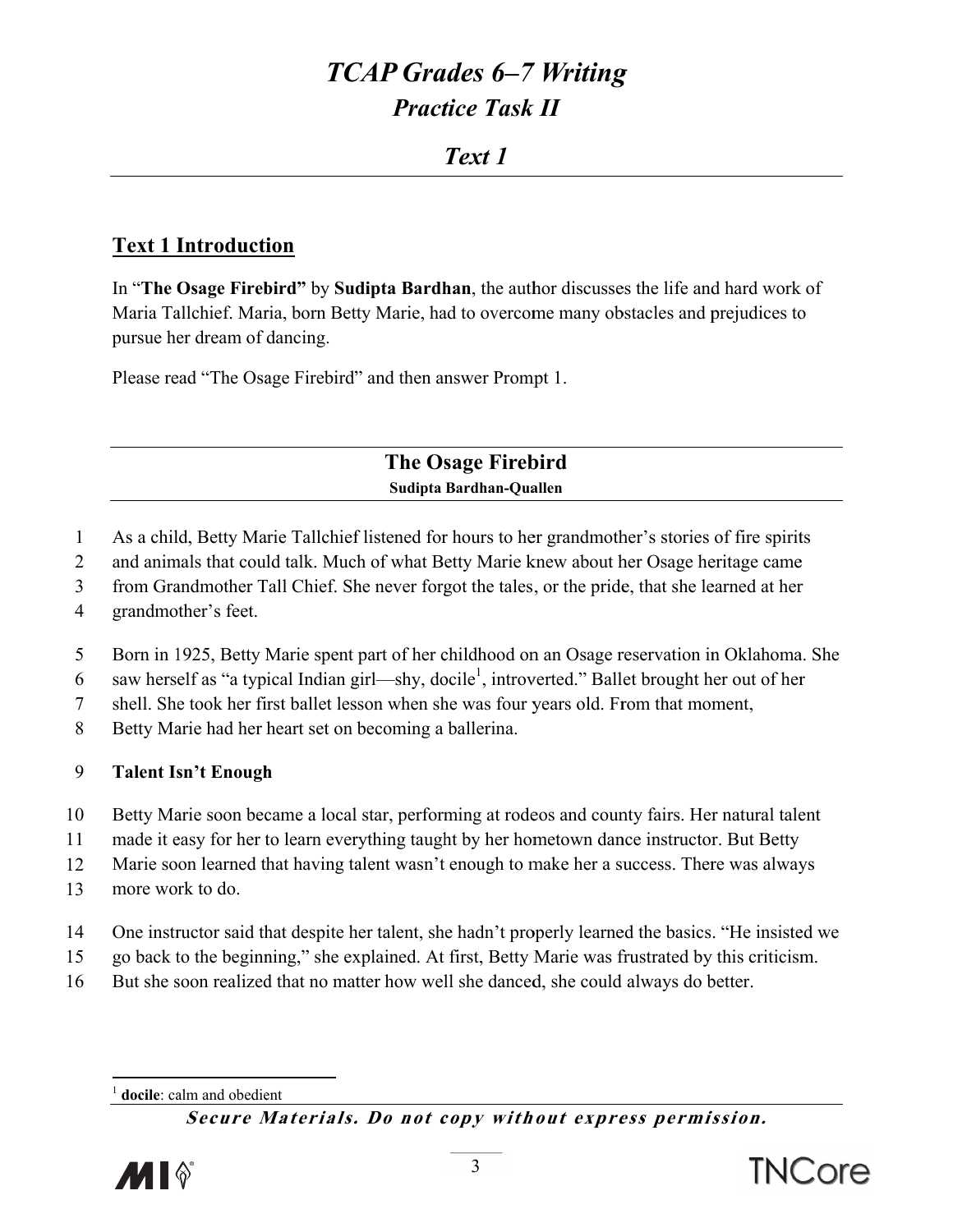# *Text 1*

#### 17 **Facing P Prejudice**

- 18 19 Betty Marie's skills grew and grew. People in the world of dancing considered her special. But outside that world, sometimes she encountered prejudice. When the Tallchief family moved from
- 20 the reservation to California, Betty Marie was teased because she was a Native American.
- 21 "At Beverly Vista School I was made to feel different," she remembers. "Some of the students
- 22 made fun of my last name. A few made war whoops whenever they saw me, and asked why I
- 23 didn't wear feathers." Though being singled out because of her race bothered Betty Marie, the
- 24 teasing did not lessen her pride in being an Osage Indian. She would still announce her name to
- 25 new clas smates with pleasure—T Tallchief.

#### 26 **What's i in a Name?**

- 27 Later in her career as a ballerina, Tallchief did change her first name. She began using the name
- 28 Maria instead of Betty Marie. She thought it sounded more sophisticated. Since most
- 29 professional ballerinas at the time were white and European, she might have chosen to change
- 30 her last name as well. A European last name would have seemed more traditional and might have
- 31 helped her career. But Tallchief refused to deny her heritage. Nothing would ever make her
- 32 change her last name.

#### 33 **Woman of Two Worlds**

- 34 Maria Tallchief went on to do great things as a dancer. She became prima ballerina of the
- 35 New York City Ballet. She was the first American in a century to dance for the Paris Opera
- 36 Ballet. In 1953, President Eisenhower honored Tallchief, naming her "Woman of the Year."
- 37 That same year, the state of Oklahoma declared June 29 "Maria Tallchief Day." She was given a
- 38 special title by the Osage tribe. Grandmother Tall Chief chose the title, naming Betty Marie
- 39 Wa-Xth-Thonba, which means "woman of two worlds."
- 40 Tallchief was touched by this recognition. She knew what her grandmother was saying when she
- 41 chose that title. "While I was a ballerina with an important career on the stage, I was also her
- 42 grandchild, an Osage woman and a daughter of the tribe."
- 43 In her long career, Tallchief's most famous performance was in The Firebird. Based on a chose that title. "While I was a ballerina with an important career on the stage, I was also her<br>grandchild, an Osage woman and a daughter of the tribe."<br>In her long career, Tallchief's most famous performance was in The F
- 44
- 45 Those who watched her perform said that Tallchief had achieved the unbelievable—she had truly



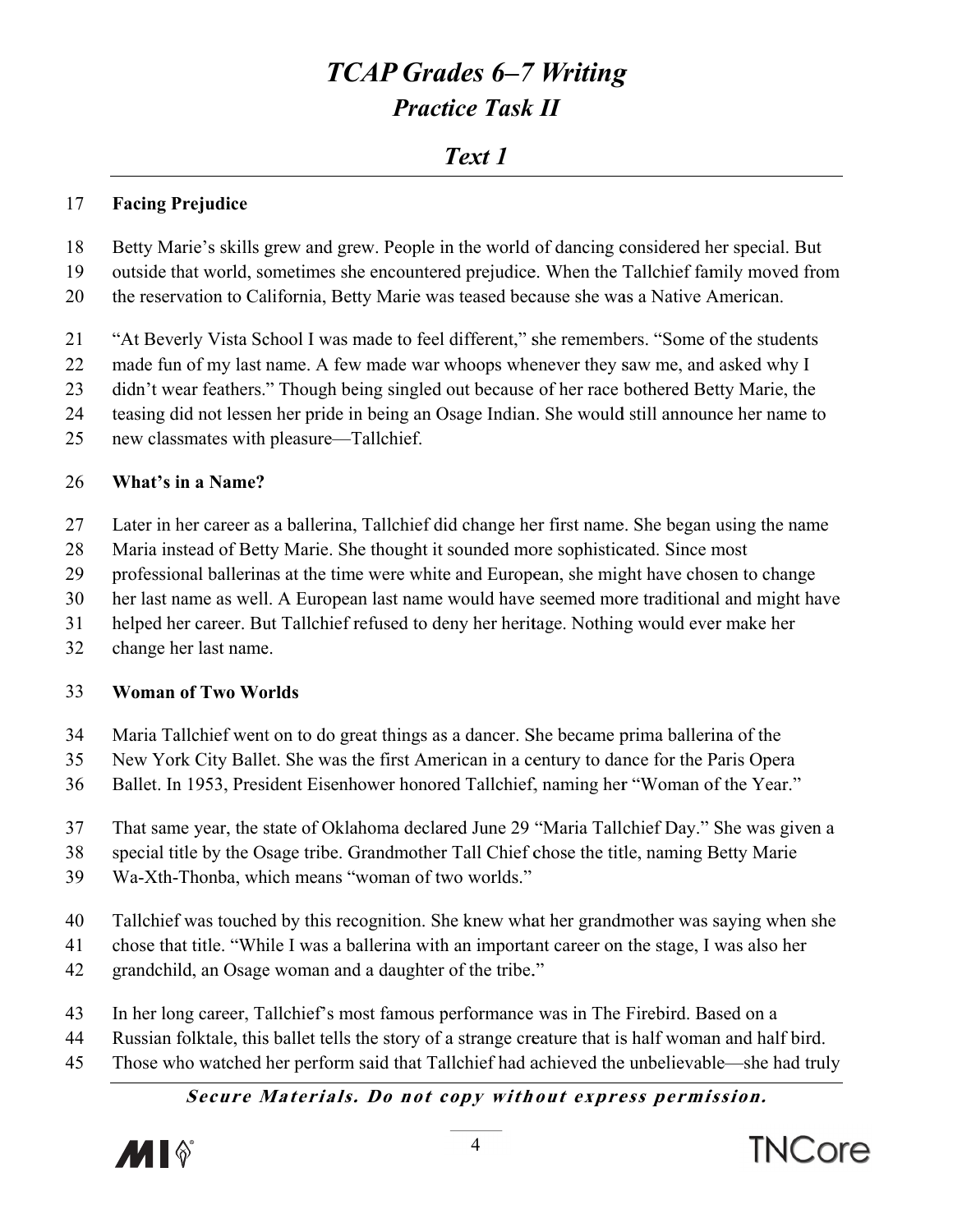# Text 1

- become a bird of fire. As she danced, Tallchief must have remembered her grandmother's voice 46
- 47 recounting the Osage legends of fire spirits walking the earth. Performing The Firebird, Tallchief
- 48 combined her heritage with the ballet, and truly became a woman of two worlds.

Bardhan-Quallen, Sudipta. "The Osage Firebird." Highlights for Children. Jun. 2004, Vol. 59 Issue 6, p. 16–17. Copyright © 2004. Highlights for Children, Inc., Columbus, Ohio. All rights reserved. Used by permission.



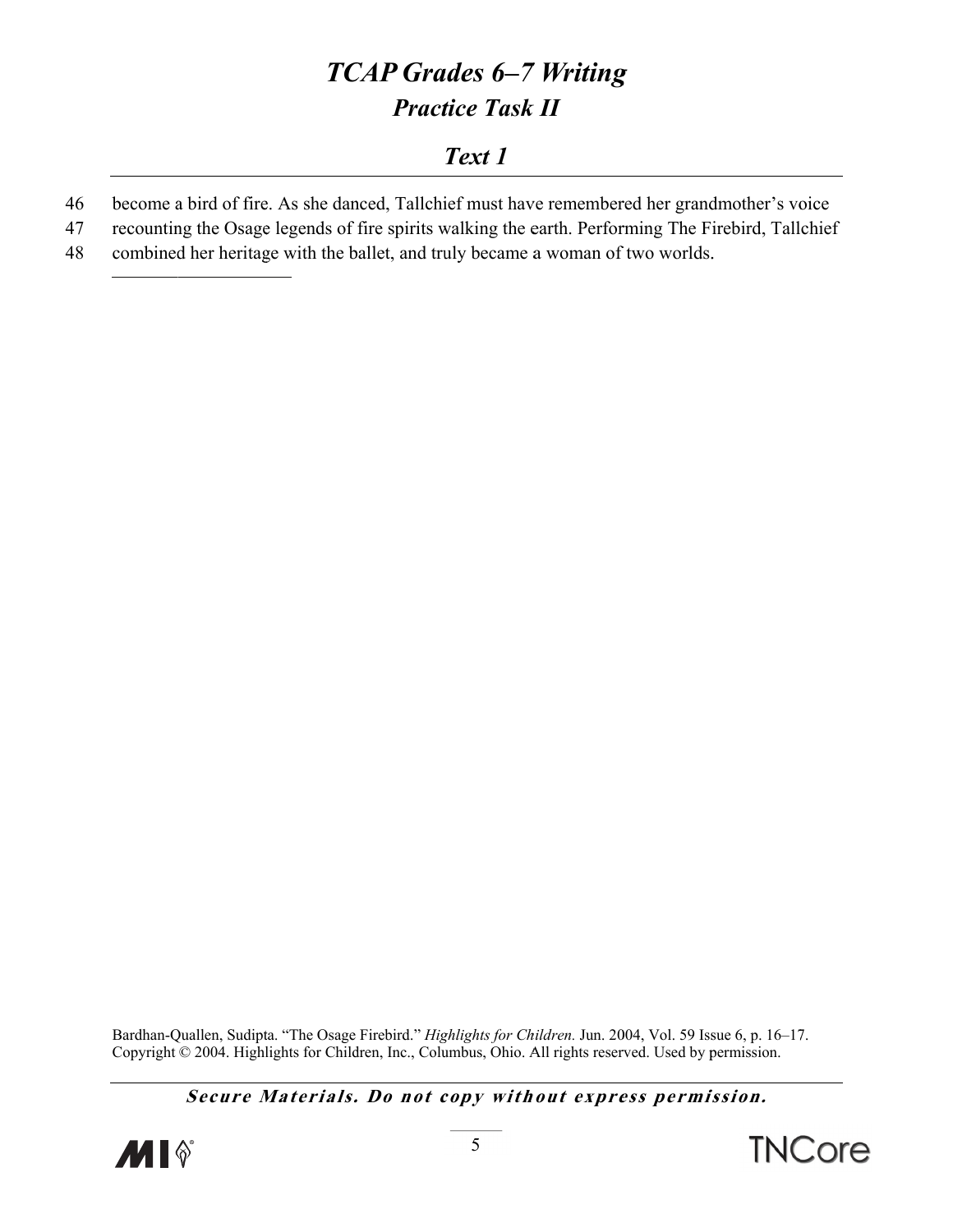# **Prompt 1**

# **Prompt 1**

You have now read "The Osage Firebird." In this text, the author divides the information into five major sections.

Write an essay that analyzes the structure of the text, including how the ideas in each of the five major sections contribute to the development of the passage as a whole. Be sure to cite evidence from the text to support your analysis. Follow the conventions of standard written English.

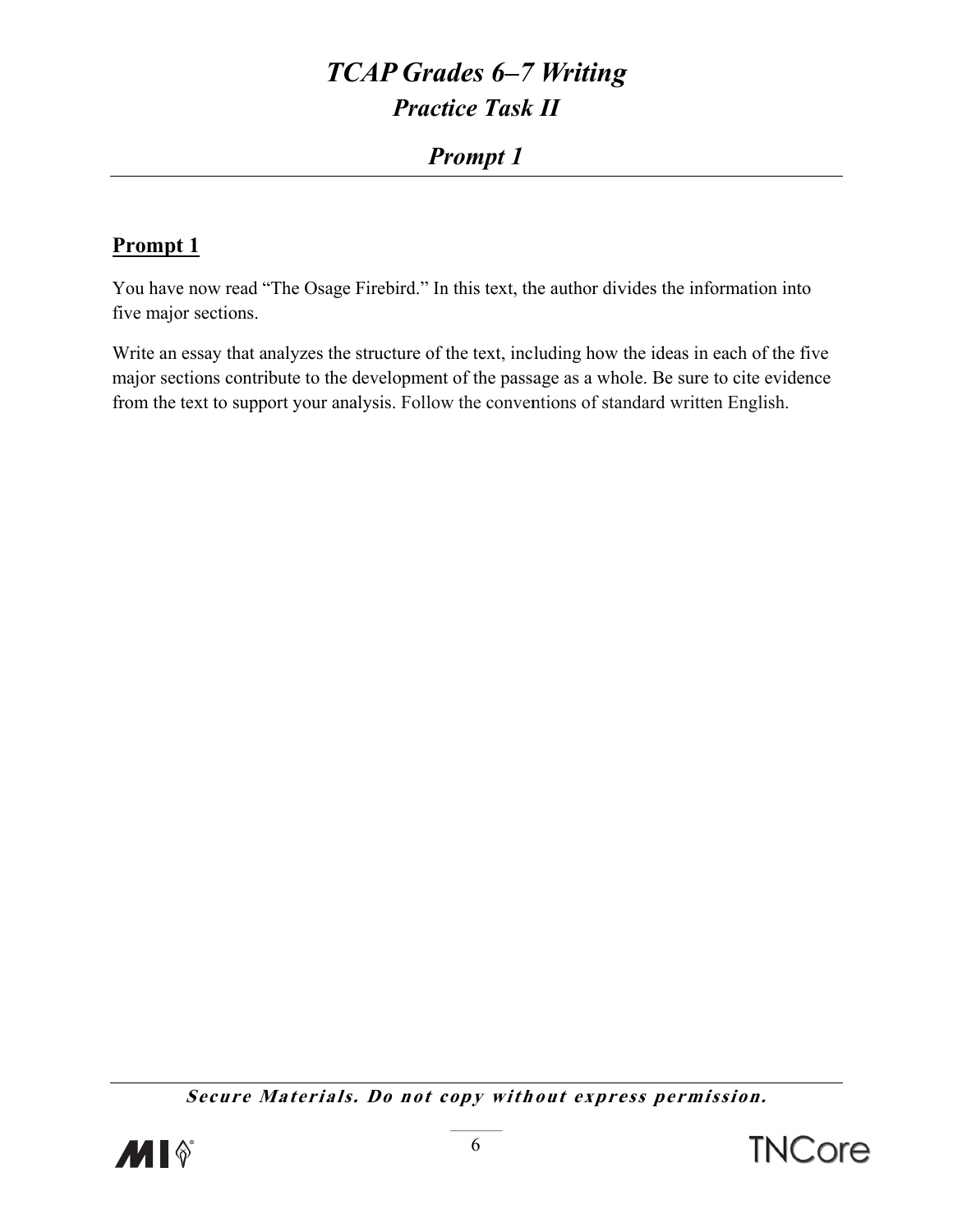### $T$ *ext* 2

### **Text 2 Introduction**

In "A Life Painting Animals" by Diana Childress, the author discusses painter Rosa Bonheur and the obstacles that she overcame to find success.

Please read "A Life Painting Animals" and then answer Prompt 2.

#### **A Life Painting Animals Diana Childress**

Rosa Bonheur's love of animals went hand in hand with her love of art.

- $\mathbf{1}$ "Moo!" "Baa!" Animal sounds filled the air as drovers prodded the cattle and sheep into town.
- $\overline{2}$ The September livestock market was underway. All at once, unnerved by the throngs of people,
- $\overline{3}$ the oxen lowered their long horns and charged. Screaming onlookers ran for cover. But
- Rosa Bonheur stood her ground. She opened up her sketchbook and began to draw.  $\overline{4}$
- $5<sup>5</sup>$ Rosa Bonheur never feared animals. As a small child in the south of France in the 1820s, she
- terrified her parents by running into pastures to admire the bulls. When she grew up, she kept 6
- $\overline{7}$ lions as pets.
- 8 Rosa's love of animals went hand in hand with her love of art. From early childhood, she played
- with her artist father's paints and brushes, painting the walls as high as she could reach. But her 9
- 10 path toward becoming one of the greatest animal painters of the nineteenth century was not easy.

#### $11$ **Overcoming Obstacles**

- 12 Her first obstacle was her father. Raymond Bonheur knew how hard it was to earn a living as an
- 13 artist. He decided his oldest daughter needed a more practical career. But Rosa stubbornly
- refused to learn dressmaking. At last, when Rosa was thirteen, her father agreed to let her  $14$
- 15 study art.
- 16 At that time, art schools in France were closed to women. Since Rosa's father believed in giving
- 17 women equal opportunities, he began to train her at home.



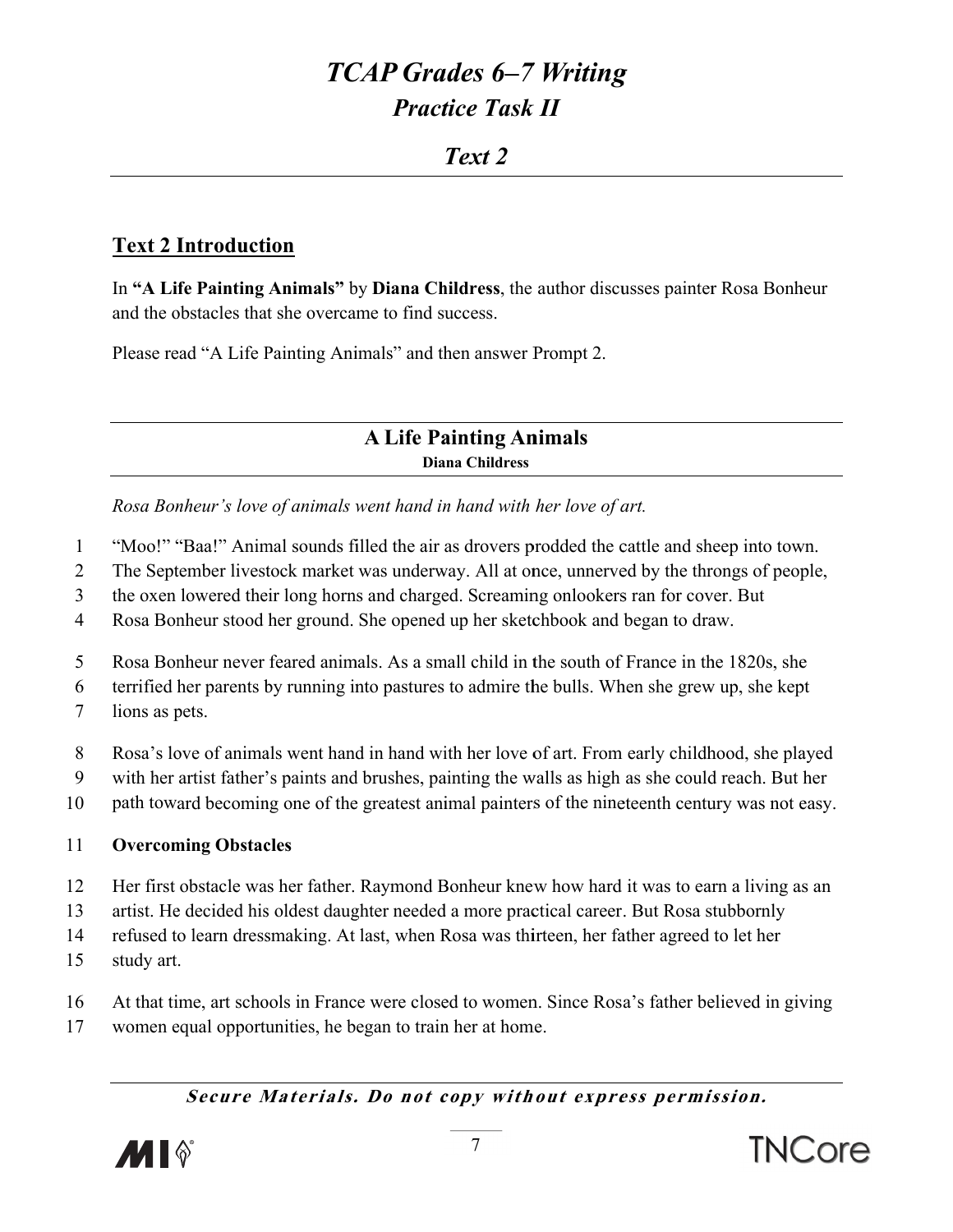# *Text 2*

18 Every morning, before he went to work, he gave her a drawing assignment. One day he forgot to

- 19 take his oil paints with him. Rosa darted out to buy two pennies' worth of cherries, and spent the
- 20 day painting a picture of them on a small discarded canvas. Impressed by her skill, her father day painting a picture of them on a small discarded canvas. Impressed by her skill, her father<br>declared her ready for the next step in her art education. She would copy paintings at the Louvre,

21

- 22 the national art museum in France.
- 23 Barely fourteen, Rosa was so excited her first day at the museum that her hand "trembled like a
- 24 leaf." Within a few months her copies began to sell. Rosa's proud father told her that if she kept
- 25 working, she would someday surpass the most celebrated woman artist in France, portrait painter
- 26 Elisabeth Vigée-Lebrun.
- 27 Rosa didn't want to paint portraits of people. "Can't I be famous for painting animals?" she
- 28 asked her father....

#### 29 **Animals All Around d**

- 30 Rosa's father set her next task—drawing live animals. She visited farms to observe and sketch
- 31 cows, sheep, goats, and horses. Pet chickens, ducks, quail, and rabbits crowded the family studio.
- 32 She painted animals again and again, eager to make them as life-like as she could.

33 At age nineteen, Rosa felt ready to submit two paintings to the Salon, an art show sponsored by

34 the French government. Salon juries rarely chose works by women artists, so Rosa was thrilled

- 35 when both paintings were accepted....
- 36 Every year, she exhibited more animal paintings and sculptures. Critics began to notice her work.
- 37 In 1848 she won a first prize for a painting of red oxen. Even better, she received a commission
- 38 to do a work on the subject of ploughing.
- 39 Here was a chance to do a truly monumental painting! Rosa spent most of a year planning and
- 40 drawing sketches for it. "Ploughing in the Nivernais" drew much notice. The three teams of oxen
- 41 trudging across the eight-foot canvas looked so realistic that a farmer stopped in front of it and
- 42 exclaimed, "Those are oxen! And that is ploughing!"
- 43 Yet Rosa dreamed of an even larger, more dramatic painting. For months, she sketched horses
- 44 being traded at a Paris market and workhorses pulling city buses. To avoid attracting attention,
- 45 she wore men's clothing. (She had to apply for permission from the Paris police to do so!) She
- 46 chose a huge canvas for the painting, one more than sixteen feet long and eight feet high.

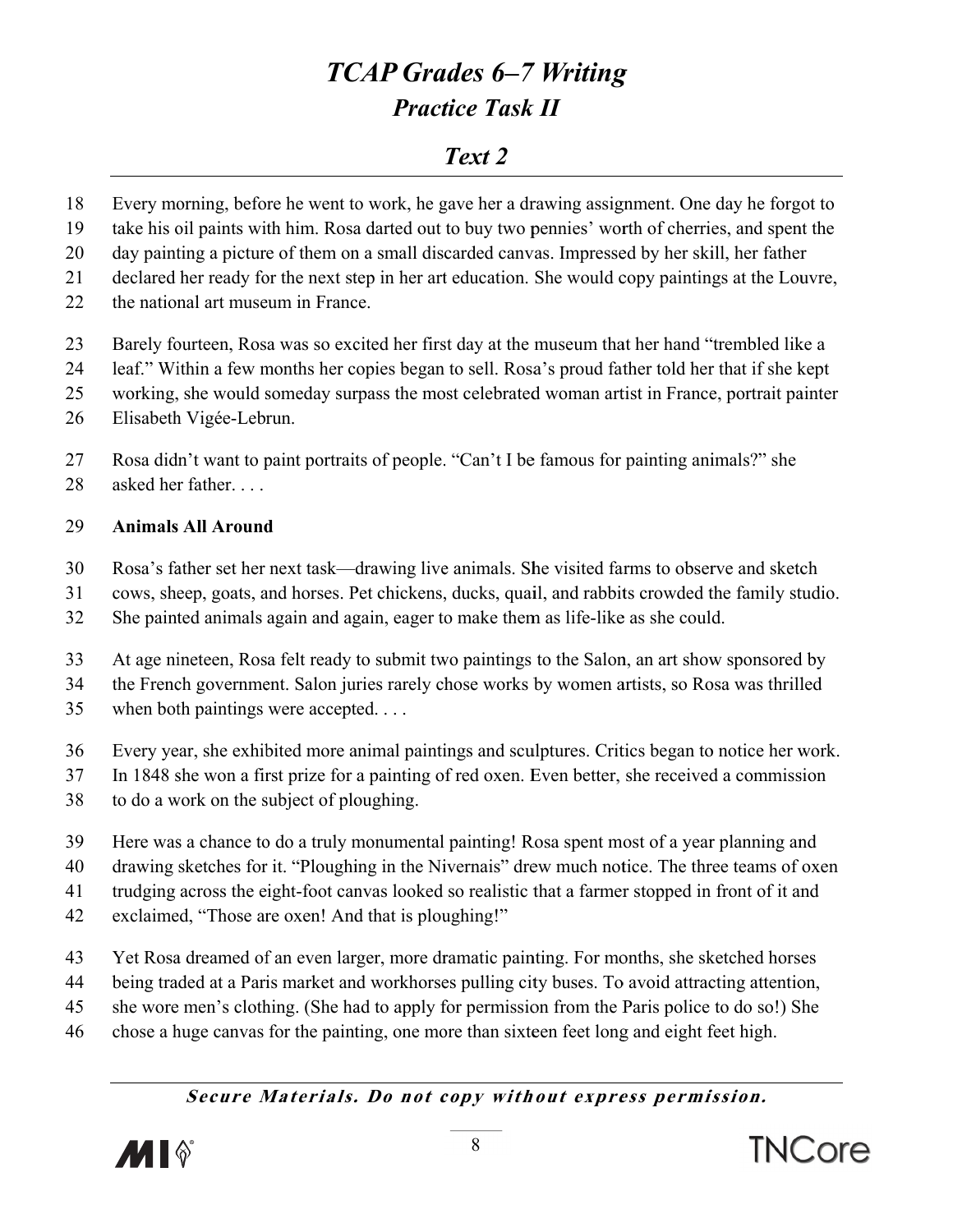# $Text\,2$

#### 47 The Legion of Honor

- 48 At the Salon in 1853, "The Horse Fair" created a sensation. Critics applauded her skillful realism
- and the painting's swirling harmony of color and line. Today this famous painting hangs in the 49
- 50 Metropolitan Museum in New York City. When you stand in front of it, one art historian writes,
- 51 you "can almost hear the shouting and the snorting and feel the ground shake under the assault of
- 52 the hooves."
- 53 Rosa Bonheur painted animals for the rest of her life. Her paintings sold widely. With her
- 54 earnings, she purchased a small château, where she kept a menagerie of animals to pose for her.
- 55 In 1865, Rosa Bonheur became the first woman artist to receive France's highest award, the
- 56 Cross of the Legion of Honor—a fitting tribute for an artist who would not let worries about
- 57 money, prejudice against women, or even a stampede stand in her way.

Childress, Diana. "A Life Painting Animals." Highlights for Children. Jul 2003, Vol. 58 Issue 7, p. 8. Copyright © 2003. Highlights for Children, Inc., Columbus, Ohio. All rights reserved. Used by permission.